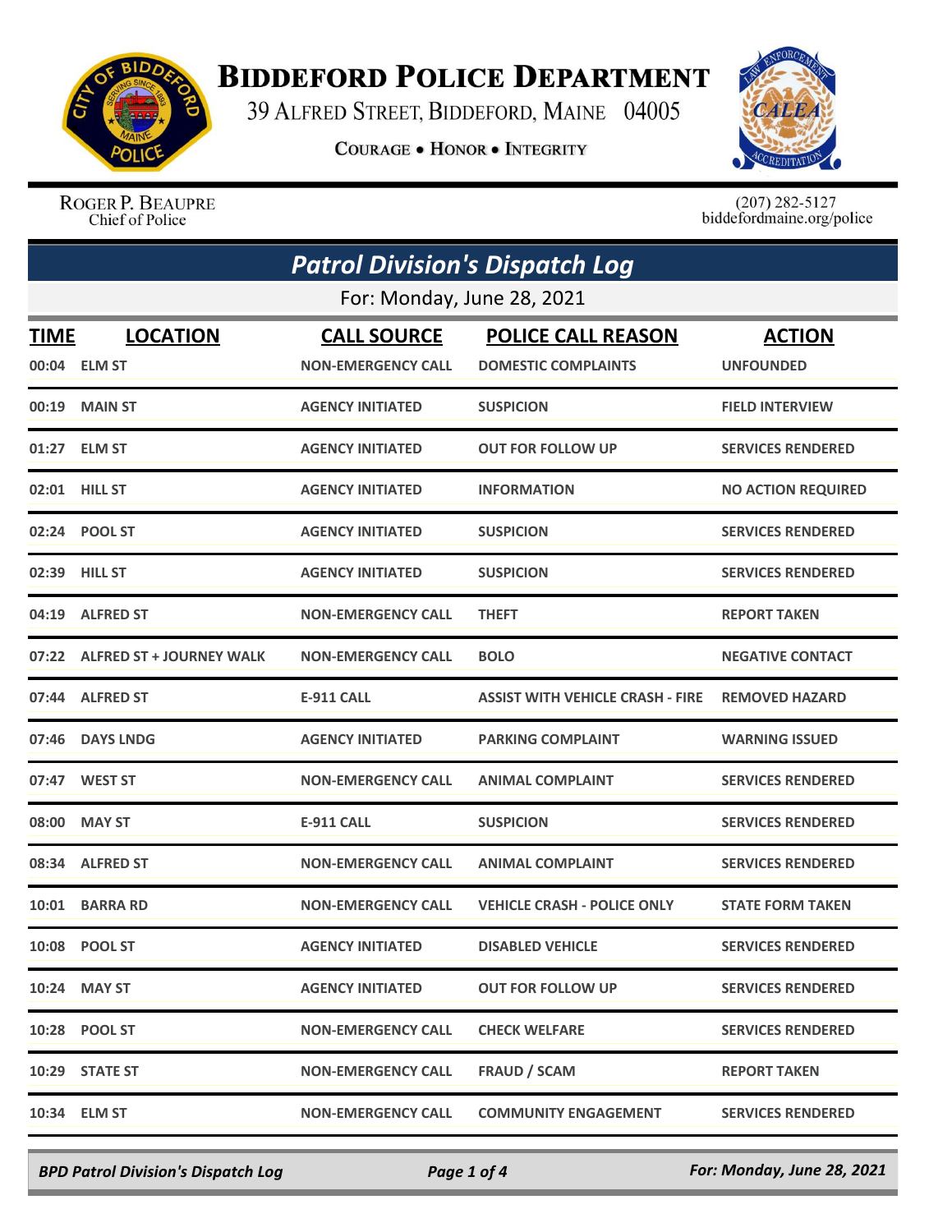| <b>TIME</b>                                                                                                                                                                                               | <b>LOCATION</b><br>10:35 MORIN ST | <b>CALL SOURCE</b><br><b>AGENCY INITIATED</b> | <b>POLICE CALL REASON</b><br><b>COMMUNITY ENGAGEMENT</b> | <b>ACTION</b><br><b>SERVICES RENDERED</b> |
|-----------------------------------------------------------------------------------------------------------------------------------------------------------------------------------------------------------|-----------------------------------|-----------------------------------------------|----------------------------------------------------------|-------------------------------------------|
|                                                                                                                                                                                                           | 10:37 ELM ST                      | <b>AGENCY INITIATED</b>                       | <b>COMMUNITY ENGAGEMENT</b>                              | <b>SERVICES RENDERED</b>                  |
|                                                                                                                                                                                                           | 10:38 SUMMER ST                   | <b>AGENCY INITIATED</b>                       | <b>PRO-ACTIVE DV RESPONSE TEAM</b>                       | <b>NO VIOLATION</b>                       |
|                                                                                                                                                                                                           | 10:57 CLIFFORD ST                 | <b>OTHER</b>                                  | <b>PAPERWORK</b>                                         | <b>SERVICES RENDERED</b>                  |
|                                                                                                                                                                                                           | 11:34 POOL ST                     | <b>AGENCY INITIATED</b>                       | <b>TRAFFIC OFFENSES</b>                                  | <b>WARNING ISSUED</b>                     |
|                                                                                                                                                                                                           | 11:36 ELM ST                      | <b>NON-EMERGENCY CALL</b>                     | <b>ANIMAL COMPLAINT</b>                                  | <b>GONE ON ARRIVAL</b>                    |
|                                                                                                                                                                                                           | 11:43 POOL ST + HIDDEN FARM RD    | <b>AGENCY INITIATED</b>                       | <b>TRAFFIC OFFENSES</b>                                  | <b>WARNING ISSUED</b>                     |
|                                                                                                                                                                                                           | 11:49 POOL ST                     | <b>AGENCY INITIATED</b>                       | <b>TRAFFIC OFFENSES</b>                                  | <b>WARNING ISSUED</b>                     |
|                                                                                                                                                                                                           | 11:55 POOL ST                     | <b>AGENCY INITIATED</b>                       | <b>TRAFFIC OFFENSES</b>                                  | <b>WARNING ISSUED</b>                     |
|                                                                                                                                                                                                           | 11:58 ALFRED ST                   | <b>AGENCY INITIATED</b>                       | <b>PAPERWORK</b>                                         | <b>SERVICES RENDERED</b>                  |
|                                                                                                                                                                                                           | 12:03 POOL ST                     | <b>AGENCY INITIATED</b>                       | <b>TRAFFIC OFFENSES</b>                                  | <b>VSAC ISSUED</b>                        |
| 12:14                                                                                                                                                                                                     | <b>POOL ST + SEVIGNY AVE</b>      | <b>AGENCY INITIATED</b>                       | <b>TRAFFIC OFFENSES</b>                                  | <b>WARNING ISSUED</b>                     |
|                                                                                                                                                                                                           | 12:22 YATES ST                    | <b>AGENCY INITIATED</b>                       | <b>SHELLFISH VIOLATION</b>                               | <b>NO VIOLATION</b>                       |
|                                                                                                                                                                                                           | 12:23 POOL ST                     | <b>AGENCY INITIATED</b>                       | <b>TRAFFIC OFFENSES</b>                                  | <b>WARNING ISSUED</b>                     |
|                                                                                                                                                                                                           | 12:23 WENTWORTH ST                | <b>NON-EMERGENCY CALL</b>                     | <b>MENTAL ILLNESS CASES</b>                              | <b>SERVICES RENDERED</b>                  |
|                                                                                                                                                                                                           | 12:33 POOL ST                     | <b>AGENCY INITIATED</b>                       | <b>TRAFFIC OFFENSES</b>                                  | <b>VSAC ISSUED</b>                        |
|                                                                                                                                                                                                           | 12:40 ALFRED ST                   | <b>E-911 CALL</b>                             | <b>DISABLED VEHICLE</b>                                  | <b>VEHICLE TOWED</b>                      |
|                                                                                                                                                                                                           | 12:42 POOL ST                     | <b>AGENCY INITIATED</b>                       | <b>TRAFFIC OFFENSES</b>                                  | <b>VSAC ISSUED</b>                        |
|                                                                                                                                                                                                           | 12:47 HILL ST                     | <b>E-911 CALL</b>                             | <b>ASSIST WITH VEHICLE CRASH - FIRE STATE FORM TAKEN</b> |                                           |
| 12:51 POOL ST + MEETINGHOUSE RD<br><b>AGENCY INITIATED</b><br><b>TRAFFIC OFFENSES</b><br>OFFENDER: LAUREN E MCGUINNESS  AGE: 30  RESIDENT OF: BIDDEFORD, ME<br><b>CHARGE: FAILURE TO REGISTER VEHICLE</b> |                                   |                                               |                                                          | <b>SUMMONS ISSUED</b>                     |
|                                                                                                                                                                                                           | 13:06 POOL ST                     | <b>AGENCY INITIATED</b>                       | <b>TRAFFIC OFFENSES</b>                                  | <b>WARNING ISSUED</b>                     |
|                                                                                                                                                                                                           | 13:13 POOL ST                     | <b>AGENCY INITIATED</b>                       | <b>TRAFFIC OFFENSES</b>                                  | <b>WARNING ISSUED</b>                     |
|                                                                                                                                                                                                           | 13:25 POOL ST                     | <b>AGENCY INITIATED</b>                       | <b>TRAFFIC OFFENSES</b>                                  | <b>WARNING ISSUED</b>                     |
|                                                                                                                                                                                                           | 13:33 POOL ST                     | <b>AGENCY INITIATED</b>                       | <b>TRAFFIC OFFENSES</b>                                  | <b>WARNING ISSUED</b>                     |
|                                                                                                                                                                                                           | 13:40 WENTWORTH ST                | <b>AGENCY INITIATED</b>                       | <b>SEX OFFENDER COMPLIANCE CHK</b>                       | <b>NO VIOLATION</b>                       |
|                                                                                                                                                                                                           |                                   |                                               |                                                          |                                           |

*BPD Patrol Division's Dispatch Log Page 2 of 4 For: Monday, June 28, 2021*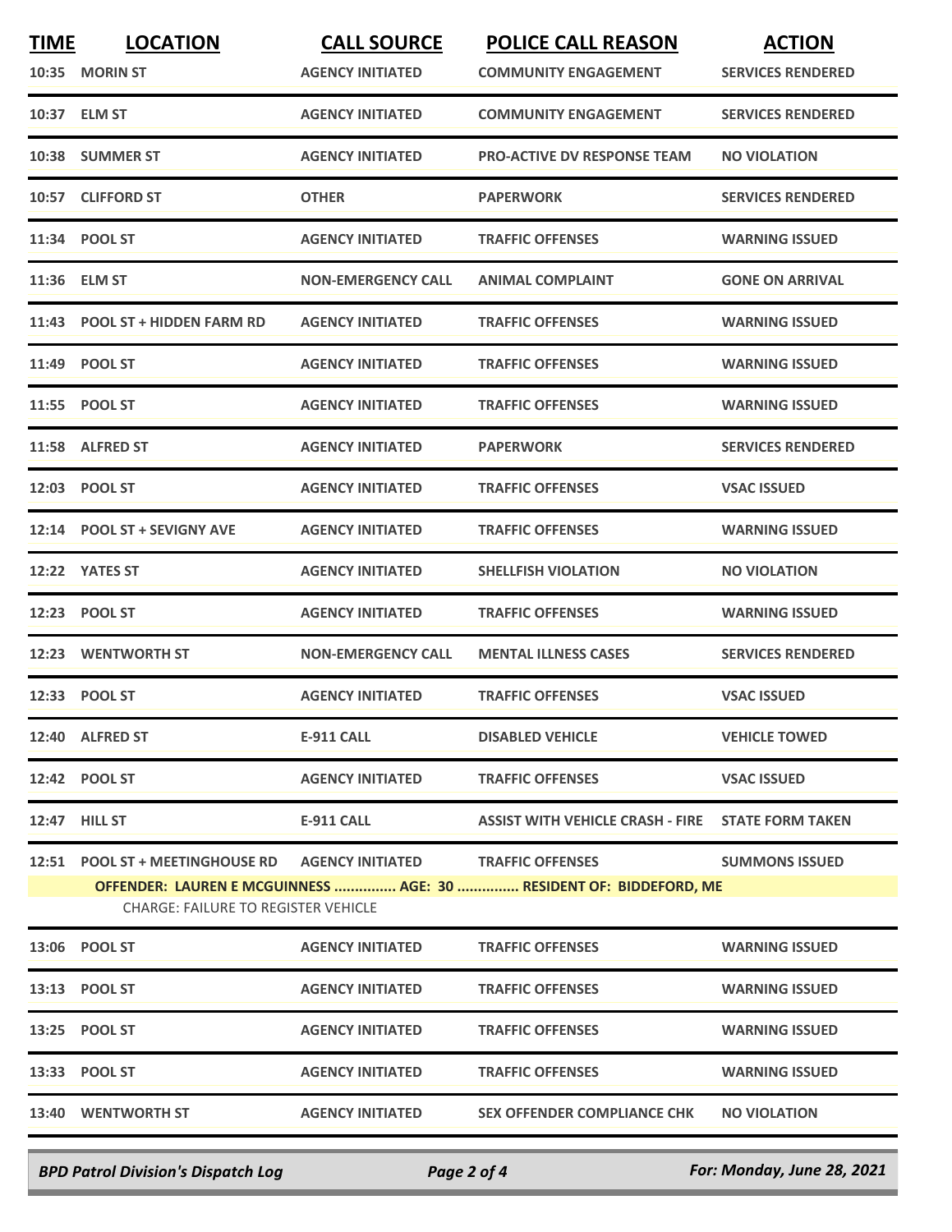| <b>TIME</b> | <b>LOCATION</b>                                      | <b>CALL SOURCE</b>        | <b>POLICE CALL REASON</b>                                      | <b>ACTION</b>                |
|-------------|------------------------------------------------------|---------------------------|----------------------------------------------------------------|------------------------------|
|             | 14:00 WEST ST + PRISCILLA AVE                        | <b>AGENCY INITIATED</b>   | <b>TRAFFIC OFFENSES</b>                                        | <b>WARNING ISSUED</b>        |
|             | 14:08 WEST ST + CENTURY DR                           | <b>AGENCY INITIATED</b>   | <b>TRAFFIC OFFENSES</b>                                        | <b>WARNING ISSUED</b>        |
|             | 14:18 WEST ST                                        | <b>AGENCY INITIATED</b>   | <b>TRAFFIC OFFENSES</b>                                        | <b>WARNING ISSUED</b>        |
| 14:25       | <b>WEST ST + GRANITE ST</b>                          | <b>AGENCY INITIATED</b>   | <b>TRAFFIC OFFENSES</b>                                        | <b>WARNING ISSUED</b>        |
|             | 14:37 WEST ST                                        | <b>AGENCY INITIATED</b>   | <b>TRAFFIC OFFENSES</b>                                        | <b>WARNING ISSUED</b>        |
|             | 14:46 WEST ST                                        | <b>AGENCY INITIATED</b>   | <b>TRAFFIC OFFENSES</b>                                        | <b>WARNING ISSUED</b>        |
|             | 14:52 WEST ST                                        | <b>AGENCY INITIATED</b>   | <b>TRAFFIC OFFENSES</b>                                        | <b>VSAC ISSUED</b>           |
|             | 14:54 WASHINGTON ST                                  | <b>NON-EMERGENCY CALL</b> | <b>MENTAL ILLNESS CASES</b>                                    | <b>SERVICES RENDERED</b>     |
|             | 15:04 WEST ST + GRANITE ST                           | <b>AGENCY INITIATED</b>   | <b>TRAFFIC OFFENSES</b>                                        | <b>WARNING ISSUED</b>        |
|             | 15:06 WEST ST                                        | <b>E-911 CALL</b>         | 911 MISUSE                                                     | <b>SERVICES RENDERED</b>     |
| 15:09       | <b>MAIN ST</b>                                       | <b>AGENCY INITIATED</b>   | <b>COMMUNITY ENGAGEMENT</b>                                    | <b>SERVICES RENDERED</b>     |
| 15:20       | <b>ALFRED ST</b>                                     | <b>WALK-IN AT STATION</b> | <b>OUT FOR FOLLOW UP</b>                                       | <b>SERVICES RENDERED</b>     |
| 15:28       | <b>MT VERNON ST</b>                                  | <b>NON-EMERGENCY CALL</b> | <b>VEHICLE CRASH - POLICE ONLY</b>                             | <b>STATE FORM TAKEN</b>      |
| 15:48       | <b>SULLIVAN ST</b>                                   | <b>NON-EMERGENCY CALL</b> | <b>PAPERWORK</b>                                               | <b>SUMMONS ISSUED</b>        |
|             | <b>CHARGE: ATTACHING FALSE PLATES</b>                |                           | OFFENDER: MUSTAFA A HAMDI  AGE: 31  RESIDENT OF: BIDDEFORD, ME |                              |
|             | 17:02 SUMMER ST                                      | <b>NON-EMERGENCY CALL</b> | <b>SUSPICION</b>                                               | <b>SERVICES RENDERED</b>     |
|             | 17:22 GREEN ST                                       | <b>E-911 CALL</b>         | <b>DOMESTIC COMPLAINTS</b>                                     | <b>REPORT TAKEN</b>          |
|             | 17:30 ELM ST + SOUTH ST                              | E-911 CALL                | <b>ASSIST WITH VEHICLE CRASH - FIRE</b>                        | <b>SERVICES RENDERED</b>     |
|             | 17:49 ALFRED ST + BIDDEFORD GATEW NON-EMERGENCY CALL |                           | <b>DISABLED VEHICLE</b>                                        | <b>SERVICES RENDERED</b>     |
|             | 17:57 GUINEA RD                                      | <b>NON-EMERGENCY CALL</b> | <b>THEFT</b>                                                   | <b>REPORT TAKEN</b>          |
|             | <b>18:23 HILL ST</b>                                 | <b>NON-EMERGENCY CALL</b> | VIOL PROTECTION FROM HARASSM REPORT TAKEN                      |                              |
|             | 18:38 SACO FALLS WAY                                 | E-911 CALL                | <b>ASSIST WITH MEDICAL</b>                                     | <b>TRANSPORT TO HOSPITAL</b> |
|             | 19:00 SOUTH ST                                       | <b>NON-EMERGENCY CALL</b> | <b>DOMESTIC COMPLAINTS</b>                                     | <b>REPORT TAKEN</b>          |
|             | 19:03 MAIN ST + LINCOLN ST                           | <b>NON-EMERGENCY CALL</b> | <b>CHECK WELFARE</b>                                           | <b>SERVICES RENDERED</b>     |
|             | <b>19:30 MAIN ST</b>                                 | E-911 CALL                | <b>CHECK WELFARE</b>                                           | <b>WARNING ISSUED</b>        |
|             | 19:32 ELM ST                                         | <b>NON-EMERGENCY CALL</b> | <b>DISTURBANCE / NOISE</b>                                     | <b>REPORT TAKEN</b>          |
|             |                                                      |                           |                                                                |                              |

*BPD Patrol Division's Dispatch Log Page 3 of 4 For: Monday, June 28, 2021*